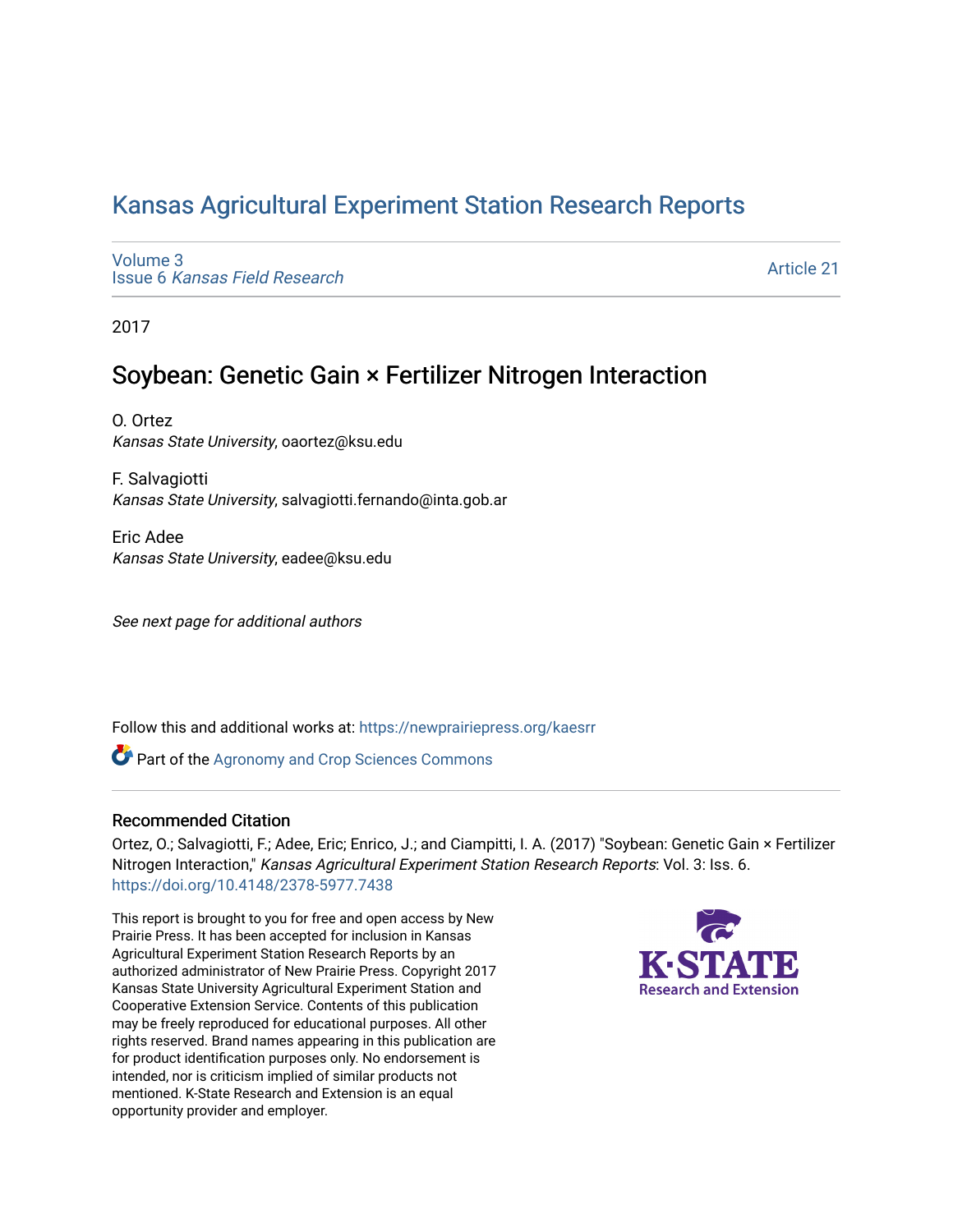# Soybean: Genetic Gain × Fertilizer Nitrogen Interaction

#### **Abstract**

The United States (US) and Argentina (ARG) account for more than 50% of the global soybean production. Soybean yields are determined by the genotype, environment, and management practices ( $G \times E \times M$ ) interaction. Overall, 50-60% of soybean nitrogen (N) demand is usually met by the biological nitrogen fixation (BNF) process. An unanswered scientific question concerns the ability of BNF process to satisfy soybean N demand at varying yield levels. The overall objective of this project was to study the contribution of N via utilization of different N strategies, evaluating soybean genotypes released in different eras. Four field experiments were conducted during the 2016 season: Ottawa (east central Kansas, US), Ashland Bottoms (central Kansas, US), Rossville (central Kansas, US), and Oliveros (Santa Fe province, Argentina). A wide variety of historical and modern soybean genotypes were used (from the 1980s, 1990s, 2000s and 2010s release decades) in the US and ARG, all tested under three N management strategies (S1: non-N applied but inoculated, S2: all N provided by fertilizer, and S3: late-N applied) and all seeds inoculated. At Ottawa, the study was planted in an area without previous soybean history with yields ranging from 21 to 30 bu/a. Modern genotype (2010) increased yields by 15% relative to the other varieties. As related to the N management approach, higher yields occurred when the N nutrition was based on S2 (overall 10% increase). At Ashland Bottoms, yields ranged from 47 to 65 bu/a, and the 1990s variety out-yielded the rest of the varieties by 13%. There was not statistical significance for N management at this location. At Rossville, yields ranged from 37 to 85 bu/a, with higher yields observed for the modern genotype (released after 2010). Regarding N strategies, S2 increased yields by 18% compared to S1. At ARG, yield ranged from 40 to 74 bu/a, with modern soybean varieties (released after 2010) yielding 34% greater than the rest of the varieties. Nitrogen application S2 increased yields by 5% when compared to the S1 strategy. Relative to yield potential, yield levels in Argentina were similar to those in central Kansas (Ashland Bottoms and Rossville).

#### Keywords

soybean, nitrogen, inoculation, fertilization, genotypes

#### Creative Commons License



This work is licensed under a [Creative Commons Attribution 4.0 License](https://creativecommons.org/licenses/by/4.0/).

#### Cover Page Footnote

Thanks to the Kansas State University CROPS Crop Production Team; the National Agricultural Technology Institute (INTA), Argentina; Pioneer; and the Fluid Fertilizer Foundation.

#### Authors

O. Ortez, F. Salvagiotti, Eric Adee, J. Enrico, and I. A. Ciampitti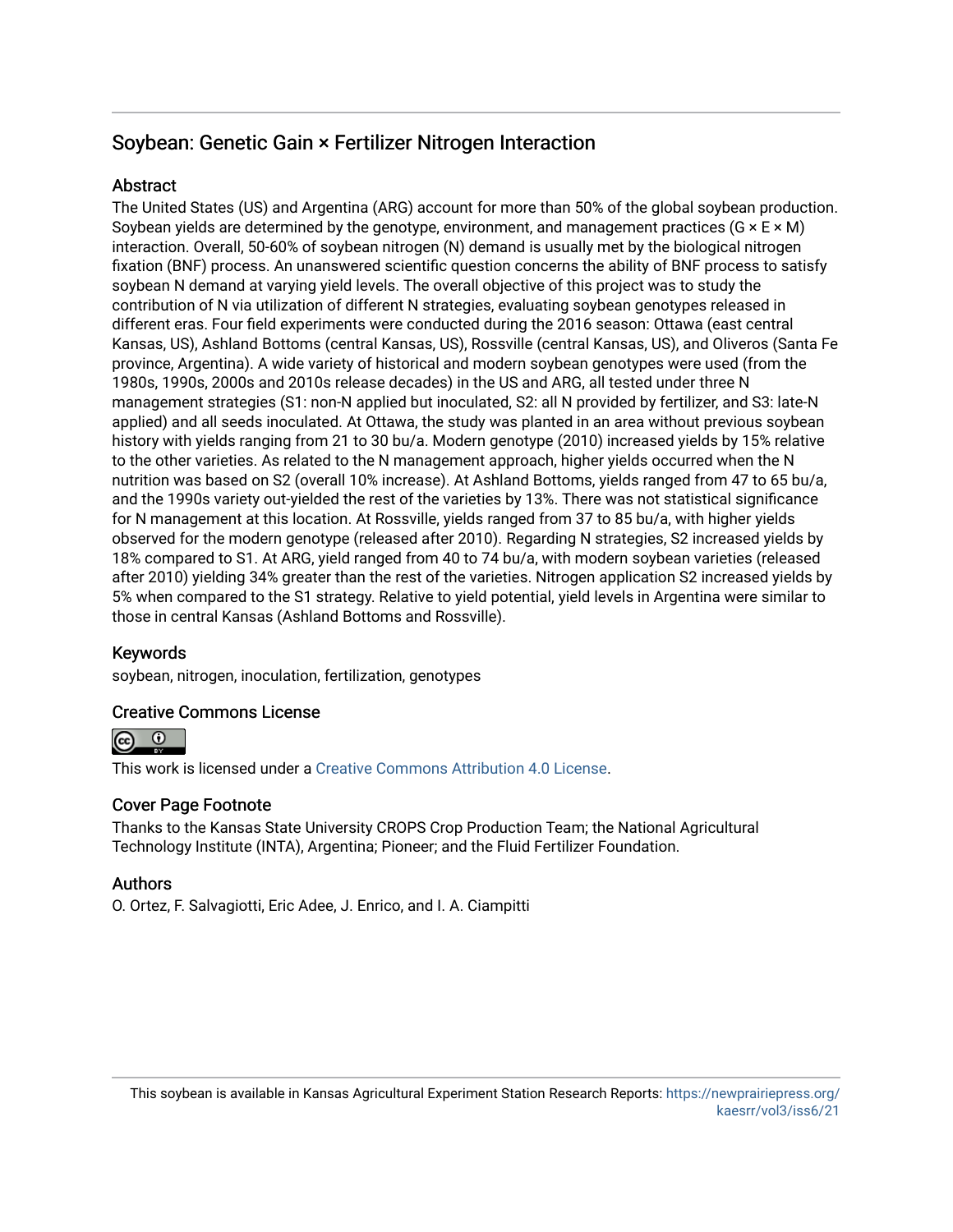



# Soybean: Genetic Gain × Fertilizer Nitrogen Interaction

*O.A. Ortez, F. Salvagiotti, E.A. Adee, J. Enrico, and I.A. Ciampitti*

## **Summary**

The United States (US) and Argentina (ARG) account for more than 50% of the global soybean production. Soybean yields are determined by the genotype, environment, and management practices  $(G \times E \times M)$  interaction. Overall, 50-60% of soybean nitrogen (N) demand is usually met by the biological nitrogen fixation (BNF) process. An unanswered scientific question concerns the ability of BNF process to satisfy soybean N demand at varying yield levels. The overall objective of this project was to study the contribution of N via utilization of different N strategies, evaluating soybean genotypes released in different eras. Four field experiments were conducted during the 2016 season: Ottawa (east central Kansas, US), Ashland Bottoms (central Kansas, US), Rossville (central Kansas, US), and Oliveros (Santa Fe province, Argentina). A wide variety of historical and modern soybean genotypes were used (from the 1980s, 1990s, 2000s and 2010s release decades) in the US and ARG, all tested under three N management strategies (S1: non-N applied but inoculated, S2: all N provided by fertilizer, and S3: late-N applied) and all seeds inoculated. At Ottawa, the study was planted in an area without previous soybean history with yields ranging from 21 to 30 bu/a. Modern genotype (2010) increased yields by 15% relative to the other varieties. As related to the N management approach, higher yields occurred when the N nutrition was based on S2 (overall 10% increase). At Ashland Bottoms, yields ranged from 47 to 65 bu/a, and the 1990s variety out-yielded the rest of the varieties by 13%. There was not statistical significance for N management at this location. At Rossville, yields ranged from 37 to 85 bu/a, with higher yields observed for the modern genotype (released after 2010). Regarding N strategies, S2 increased yields by 18% compared to S1. At ARG, yield ranged from 40 to 74 bu/a, with modern soybean varieties (released after 2010) yielding 34% greater than the rest of the varieties. Nitrogen application S2 increased yields by 5% when compared to the S1 strategy. Relative to yield potential, yield levels in Argentina were similar to those in central Kansas (Ashland Bottoms and Rossville).

## **Introduction**

The United States (US) and Argentina (ARG) account for more than 50% of the global soybean production (USDA, 2016). In the US, more than 85% of the soybean land area is located in the Corn Belt region, where two-year corn-soybean rotation (>60%) is the main system. In Argentina, soybeans are planted in the Pampas and Chaco regions, under rainfed conditions, as monoculture or in rotations with corn and wheat.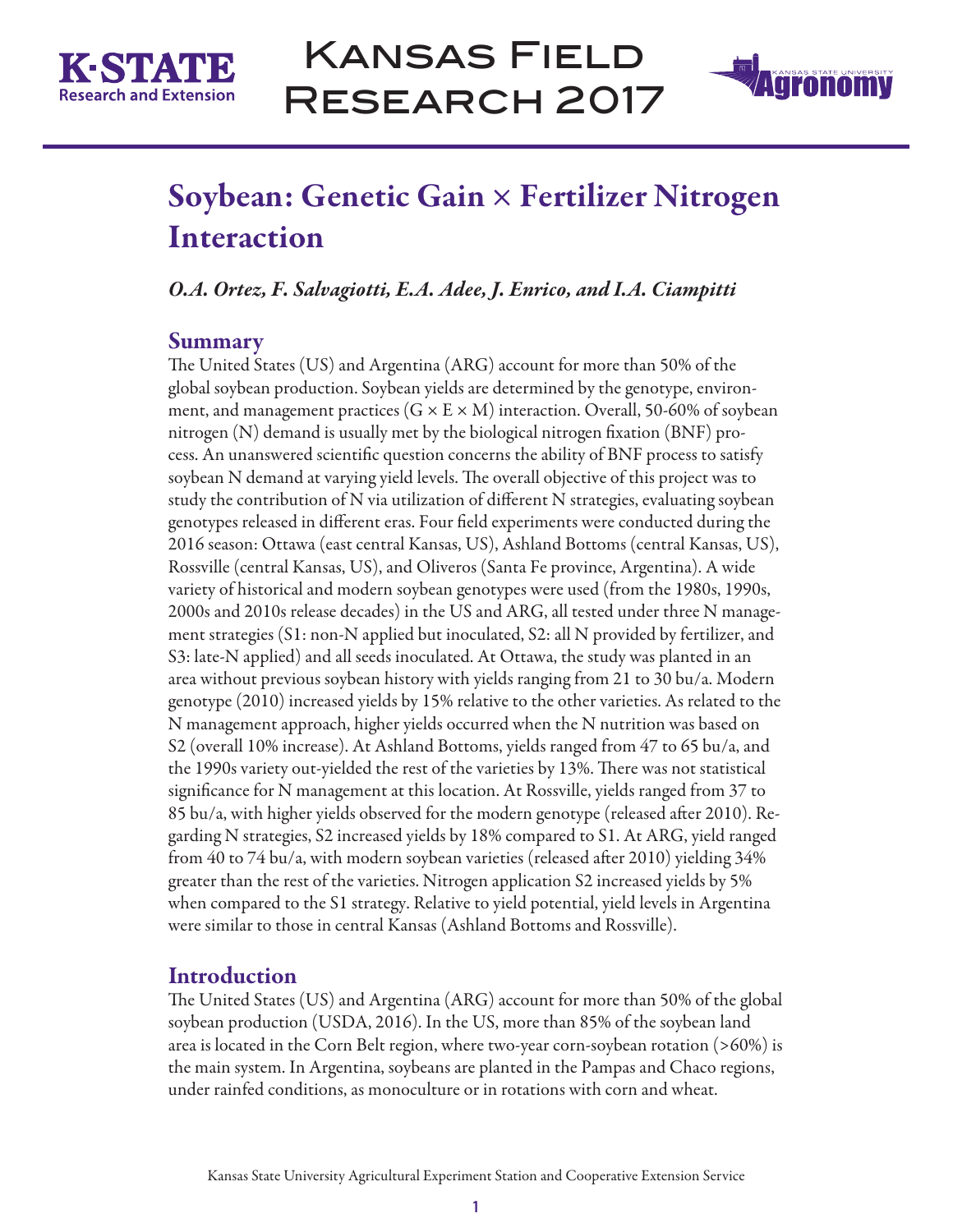Soybean yield potential is genetically determined. Yield potential  $({\rm Y_p})$  can be attained under "ideal" conditions (genotype  $(G) \times$  environment  $(E) \times$  management practices (M)), assuming no limitations of water and nutrient supply and absence of biotic and abiotic yield-limiting factors (e.g., insects, diseases, etc.). Yield gaps between  ${\rm Y_p}$  and actual on-farm yield  $(Y_A)$  are primarily defined by crop management practices (e.g., row spacing, planting date, fungicide and nutrient application, among others) and the interactions of those with the E (weather factor). Maximum soybean yields are dependent on a balanced nutrition, with N nutrition as the main nutrient limiting soybean yields and seed quality (Ciampitti et al., 2016).

Interaction between soybean genotypes and fertilizer N response is not well understood. Rowntree et al. (2013) documented an annual genetic US soybean yield gain of approximately 0.37 bu/a for maturity group (MG) III released from 1920s to 2000s when planted around May. Yield gain for high yielding soybean was achieved in detriment to the protein concentration (Rowntree et al., 2013). Thus, it is valid to hypothesize that high-yielding soybean will have higher nutrient demand to sustain protein levels, which represents the bio fortification issue.

Soybean plants have the capacity to fix nitrogen (N) from the atmosphere through the symbiosis process of the plant with the bacteria *Bradyrhizobium* that needs to be present in the soil or added as inoculant. Nitrogen fixation is the result of the conversion of atmospheric  $\mathrm{N}_2$  into ammonia (NH<sub>3</sub>), and later on into N-containing organic components that become available to the plant (Wright & Lenssen, 2013). However, it had been documented that the biological nitrogen fixation (BNF) process is not able to supply the total requirement of the plant. Overall, only 50-60% of soybean nitrogen (N) demand is usually met by the BNF process (Salvagiotti et al., 2008). An unanswered scientific question is, "How well does the BNF process satisfy soybean N demand at varying yield levels?"

In summary, for the genotype  $\times N$  interaction, the main question is, "Do high yielding soybeans need to be fertilized with nitrogen?" The understanding of genetic gain  $\times$  N in conditions for expressing high yield potential is a critical factor for advancing soybean yield improvement. For instance, is genetic improvement (genetic gain) accompanied by changes in N uptake (and partition) in soybean?

The objectives of this study were to  $1$ ) study the contribution of N in soybean under different N nutrition scenarios: i) soybean planted under normal production conditions, ii) all N requirement met by N fertilizer, and iii) under normal production conditions + late additional N on soybean yields and plant N content; and to 2) Evaluate the yield performance of historical and modern soybean genotypes released from the 1980s to the 2010s.

## **Procedures**

Four locations were evaluated, three of them located in Kansas, US (Ottawa, Ashland Bottoms, and Rossville) and one in Santa Fe, Argentina (Oliveros) (Figure 1).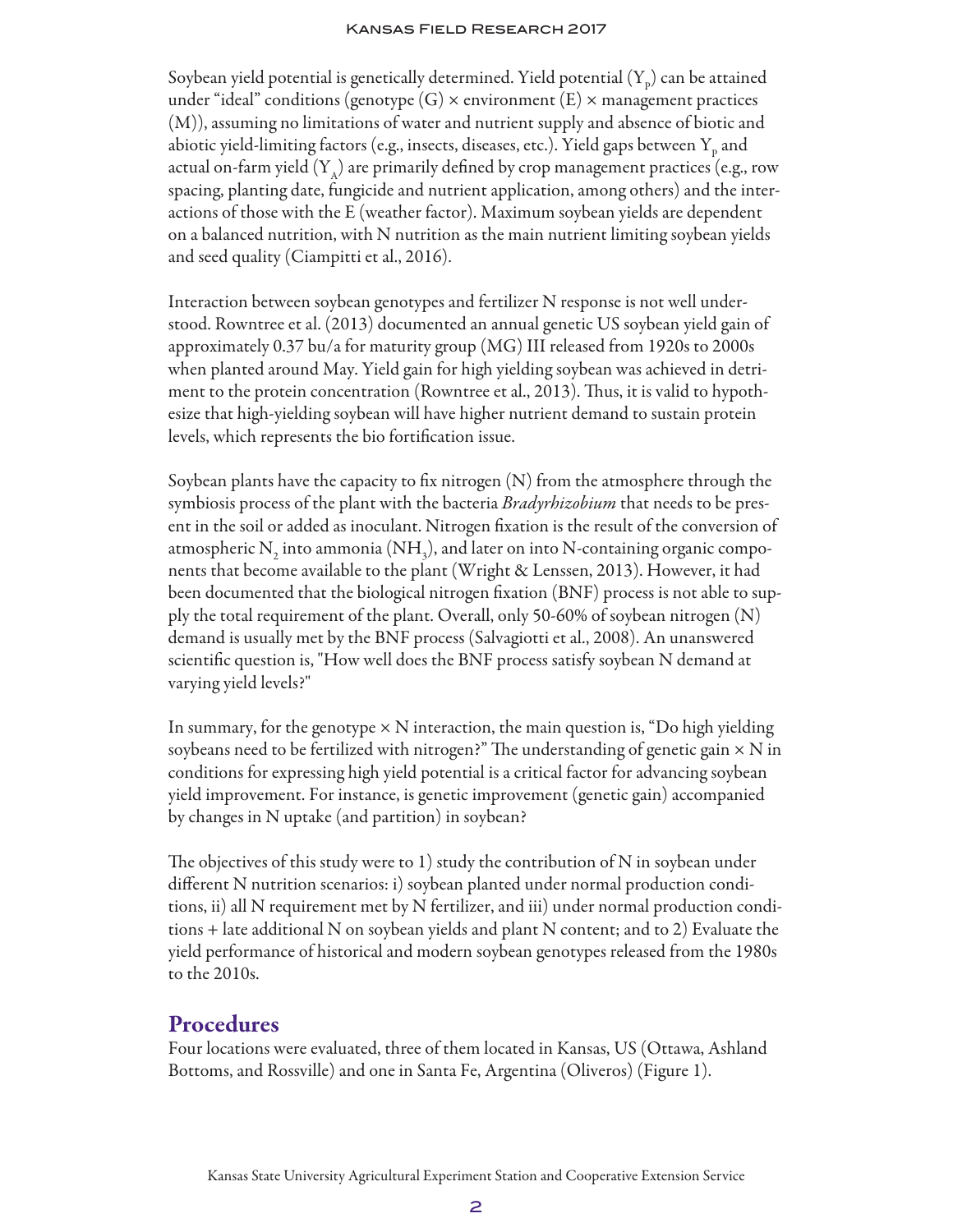#### *Experimental Design*

The study was conducted in experimental plots that measured 10-ft wide by 50-ft long at Ottawa and Ashland Bottoms (US); and 10-ft wide by 30-ft long at Rossville (US). Target seeding rate was 140,000 seeds per acre at Ottawa, 180,000 seeds per acre at Ashland Bottoms, and 103,000 seeds per acre at Rossville. Row spacing of 30 inches was used at the three US locations. At Ottawa and Ashland Bottoms each treatment was replicated 6 times in a split-plot layout with a complete block arrangement (soybean variety as the main plot). Nine treatment combinations were evaluated for the genotype by N approach interaction at Ottawa and Ashland Bottoms (Table 1). Nitrogen fertilizer application (expressed in  $\lfloor b\ N/a \rfloor$  per treatment is also presented in Table 1. Rossville experiment had 3 replications. At this location, the experiment was structured for 13 genotypes and 3 N strategies for a total of 39 treatment combinations.

At Argentina, experimental plots were 8.5-ft wide by 23-ft long. Each treatment was replicated 4 times. Eight varieties and 3 N strategies were evaluated for a total of 24 treatment combinations.

Herbicides and hand weeding were implemented to minimize weed interference for the entire growing season, and soil nutrient concentrations (other than N) were maintained above the recommended critical levels (through inorganic P/K applications).

## *Fertilizer Applications*

The fertilizer N applications were performed using liquid urea-ammonium-nitrate (UAN at 32-0-0) as needed per each treatment combination. The three N strategies were the same at all 4 locations. Strategy 1 (S1) was a control with no N applied but seeds were inoculated. Strategy 2 (S2) was all N provided by fertilizer at a rate of 600 lb/a which was split in 3 timings: planting, R1, and R3. Strategy 3 (S3) has a late season application (at R3) of 50 lb N/a. Nitrogen applications at planting and R1 were performed using an all-terrain vehicle (ATV) equipped with spraying technology. The last N applications (at R3) were performed using a CO<sub>2</sub> backpack sprayer with drop tubes attached to the spraying boom in order to place the liquid fertilizer directly into the soil.

#### *Site Characteristics*

Soil samples were taken before planting at 6 and 24 inches depth for US locations (Ottawa, Ashland Bottoms, and Rossville). Parameters analyzed from these samples were pH; Mehlich P; cation exchange capacity (CEC); organic matter (OM); Ca, Mg, and K availability; and nitrate concentration  $(N\text{-}N\text{O}_3)$  (Table 2).

At the Argentina site, soil samples were taken at 8 inches depth. Parameters analyzed were pH; Bray 1 P; OM; and N-NO<sub>3</sub> (Table 2).

#### *In-Season Measurements*

A variety of in-season measurements were performed at the US locations. Main inseason activities are listed below:

- Stand counts (early in the season).
- Plant height (ground to the last developed leaf): At V4, R2, and R5 stages.
- Light bar interception (above and below canopy): At V4, R2, and R5 stages.

Kansas State University Agricultural Experiment Station and Cooperative Extension Service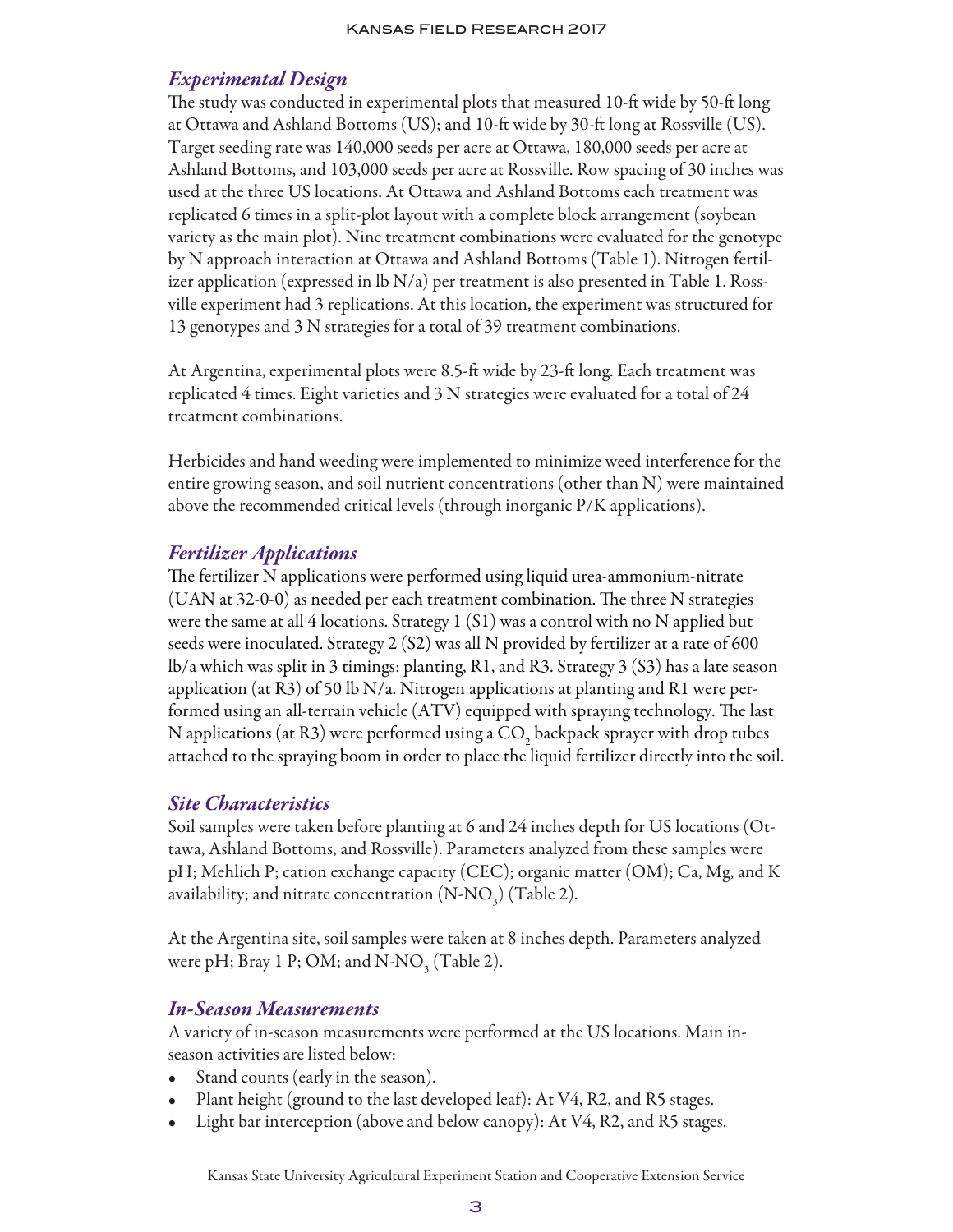- Leaf area index (above and below canopy): At V4, R2, and R5 stages.
- Biomass sampling at V4, R2, R5, and R8 stages.

At the Argentina location, the same measurements were collected at the R2, R5, and R7 stages. Biomass determination was performed from a sample of five linear feet per plot. Each individual plant was cut at the stem base out in the field. Total fresh weight of the sample was taken and then it was sub-sampled to ten plants per plot. These 10-plant sub-samples were separated into different fractions: 1) leaves and stem (vegetative phase); and 2) pods, grain, leaves, and stems (reproductive phase). Each independent fraction was separately chopped and dried to constant weight at 140°F. When samples were dry, they were ground to fine particles that later were sent to a laboratory for analysis of nutrient concentrations.

At Ottawa and Ashland Bottoms, 2016, root samples were collected at the V4 stage. Ten roots per plot were sampled for root scanning and nodules count at three repetitions for each treatment. In addition, five ground pictures per plot were taken with a professional camera for future software analysis of canopy cover. As a complement, at Ashland Bottoms and Rossville (US) imagery analysis was performed, collecting information from different parameters using drones. The main focus was canopy cover and normalized difference vegetation index (NDVI) at different growth stages during the season.

#### Results

#### *Weather Information*

Seasonal precipitation, maximum (max) and minimum (min) temperatures, and solar radiation values were documented throughout the entire 2016 growing season at all sites. In the US, similar mean temperatures were observed with max of 91, 87, and 89°F and min of 46, 47, and 44°F for Ashland, Ottawa, and Rossville, respectively. Cumulative precipitation was higher in the high yielding environments (Ashland and Rossville) with 28- and 32-inch relative to the low yielding environment (Ottawa) with 21-inches (Figure 2). In Oliveros, max temperatures were close to those in the US with 90°F, although min temperatures were higher with 63°F. Cumulative precipitation was similar to the US high yield environments, totaling 27 inches. Solar radiation indexes were similar across locations with 82, 76, and 83  $\times$  1000 cumulative Langleys (Ly), except at Ottawa, with 58,000 Ly.

#### *Stand Counts*

Early-season stand counts were collected in two 5-ft sections per plot at the V4 stage (Table 3). Stand count efficiency, when compared to seeding rate at Ottawa, ranged from 39% to 89% with an average of 64%. At Ashland Bottoms, stand count efficiency ranged from 30 to 86%, and its average was 60%. Average stand count efficiency at Rossville was 66%. Efficiency in stand count at all US locations was between 60 and 66% overall. In Oliveros, stand count efficiency averaged 84%.

#### *Nodules Information*

Nodules information was compiled for Ottawa and Ashland Bottoms (US) during the 2016 growing season, and expressed in nodules per plant at the V4 stage. Nitrogen strat-

Kansas State University Agricultural Experiment Station and Cooperative Extension Service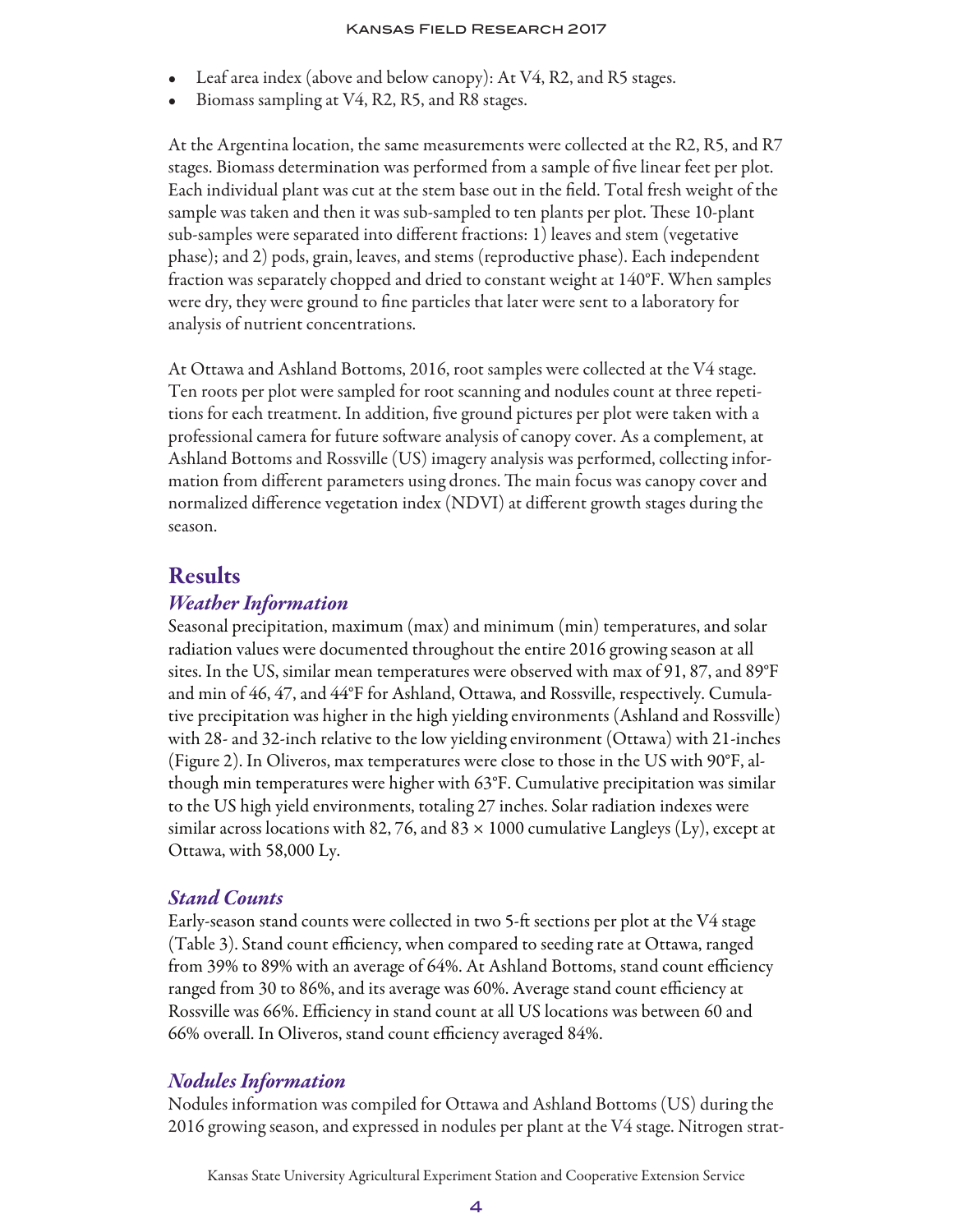egies showed statistical effects (*P <* 0.05) while genotypes did not present differences in final nodules number. Overall, Ashland Bottoms presented a higher number of nodules per plant (Figure 3) than Ottawa (no soybean history for the last 20 years). As expected, S2 resulted in the lowest number of nodules per plant at both locations (5 nodules per plant at Ottawa and 6 nodules per plant at Ashland Bottoms) when compared to S1 and S3 treatments.

#### *Genetic Gain*

Twenty-one soybean genotypes from different releases were used in this experiment. At Rossville, 13 genotypes released in the decades of the 1980s, 1990s, 2000s, and 2010s were tested. At Oliveros, 8 genotypes (two from each of the previously listed decades) were used. At both locations, maximum yield was recorded for the modern variety (2010s), with relative yields improving with the year of release of the commercial material (Figure 4).

## *Yields*

Yield information, expressed in bu/a, was adjusted to 13.5% of moisture content. Yields were recorded with a plot combine and from the two central rows in all plots.

## *Soybean Genotypes by Nitrogen Fertilization Strategies*

Yields for 13 genotypes are presented for Rossville (US) and 8 genotypes for Oliveros (ARG), all considering the three N strategies. Yields were similar for both locations, ranging between 37 and 87 bu/a. Nitrogen strategy and genotypes presented statistical significance  $(P < 0.05)$ , but there was not interaction. Greater yields, 18% increase at Rossville and 21% increase at Oliveros, were obtained with modern soybean genotypes (release year > 2000s). On the N applications, S2 (600 lb N/a) increased 18% yields at Rossville and 5% at Oliveros compared to S1 (non-N applied but inoculated) (Figure 5).

At Ottawa, yields were lower (ranging from 21 to 30 bu/a) when compared to Ashland Bottoms (47 to 65 bu/a) (Figure 6). At Ottawa and Ashland Bottoms, genotypes had statistical effect ( $P < 0.05$ ) on soybean yields, and N application was also significant but just for Ottawa. At Ottawa, higher yields were observed for modern soybean genotypes (2010s decade) and for the S2 and S3 N-management approaches relative to past varieties and the S1 treatment.

## *Historical Genotypes by Nitrogen Strategies Interaction*

At Oliveros, genotype by N strategy presented a significant (*P <* 0.05) interaction (Figure 7). Highest yield (74 bu/a) was observed with the modern soybean genotype (2010s release decade) and the S2 N-management approach. On the other hand, lower yields were documented for the 1990s variety regardless of the N-management approach.

# Acknowledgments

Thanks to the Kansas State University CROPS Crop Production Team; the National Agricultural Technology Institute (INTA), Argentina; Pioneer; and the Fluid Fertilizer Foundation.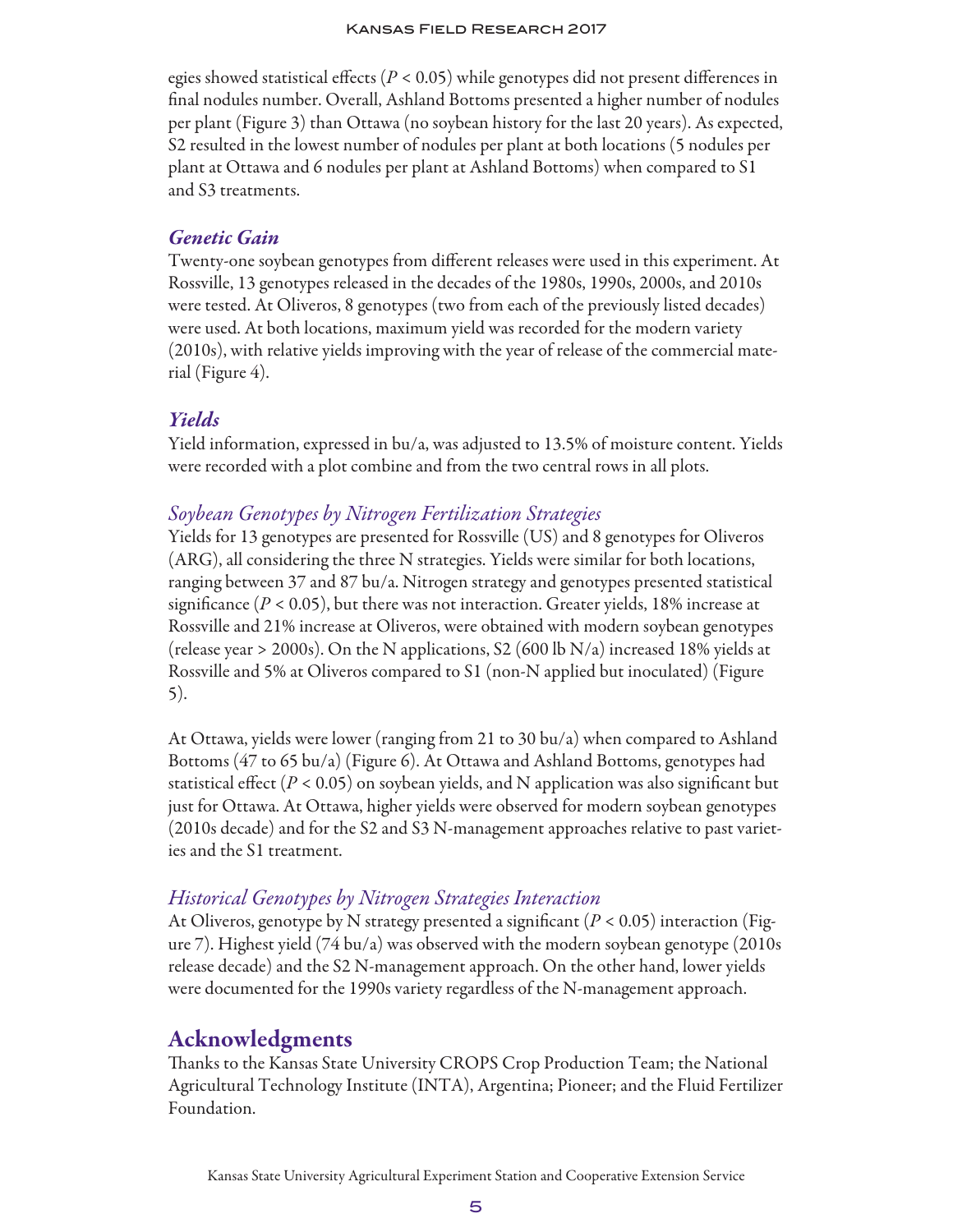## References

- Ciampitti, I. A.; Kimball, J.; Adee, Eric; Ortez, O.; and Carmona, G. I. (2016) "High-Yielding Soybean: Genetic Gain × Fertilizer Nitrogen Interaction," Kansas Agricultural Experiment Station Research Reports: Vol. 2: Iss. 5. https://dx.doi. org/10.4148/2378-5977.1231
- Rowntree, S. C., Suhre, J. J., Weidenbenner, N. H., Wilson, E. W., Davis, V. M., Naeve, S. L., Conley, a. S. (2013). Genetic Gain × Management Interactions in Soybean: I. Planting Date. Crop Sciences, 53: 1128-1138.
- Salvagiotti, F., Cassman, K. G., Specht, J. E., Walters, D. T., Weiss, A., & Dobermann, A. (2008). Nitrogen uptake, fixation and response to fertilizer N in soybeans: A review. Field Crops Research, 1-13.
- U.S. Department of Agriculture. (2016). Oil Seeds: World Markets and Trades. Retrieved from http://usda.mannlib.cornell.edu/usda/fas/oilseedtrade//2010s/2016/oilseed-trade-05-10-2016.pdf
- Wright, D., & Lenssen, A. W. (2013). Inoculant Use on Soybean Seed. Agriculture and Environment Extension Publications.

|           | Release           |           |                                                   |
|-----------|-------------------|-----------|---------------------------------------------------|
| Treatment | decades           | Varieties | Nitrogen $(N)$ application                        |
|           | 1990s             | non-RR    | Non-N applied                                     |
|           |                   |           | All N provided by fertilizer $(600 \text{ lb/a})$ |
| 3         |                   |           | Late-season N $(50 \text{ lb/a})$                 |
| 4         | 2000s             | $RR-1$    | Non-N applied                                     |
|           |                   |           | All N provided by fertilizer $(600 \text{ lb/a})$ |
| 6         |                   |           | Late-season N $(50 \text{ lb/a})$                 |
|           | 2010 <sub>s</sub> | $RR-2$    | Non-N applied                                     |
| 8         |                   |           | All N provided by fertilizer $(600 \text{ lb/a})$ |
| 9         |                   |           | Late-season N $(50 \text{ lb/a})$                 |

Table 1. Treatment description for Ottawa and Ashland sites (US), 2016 growing season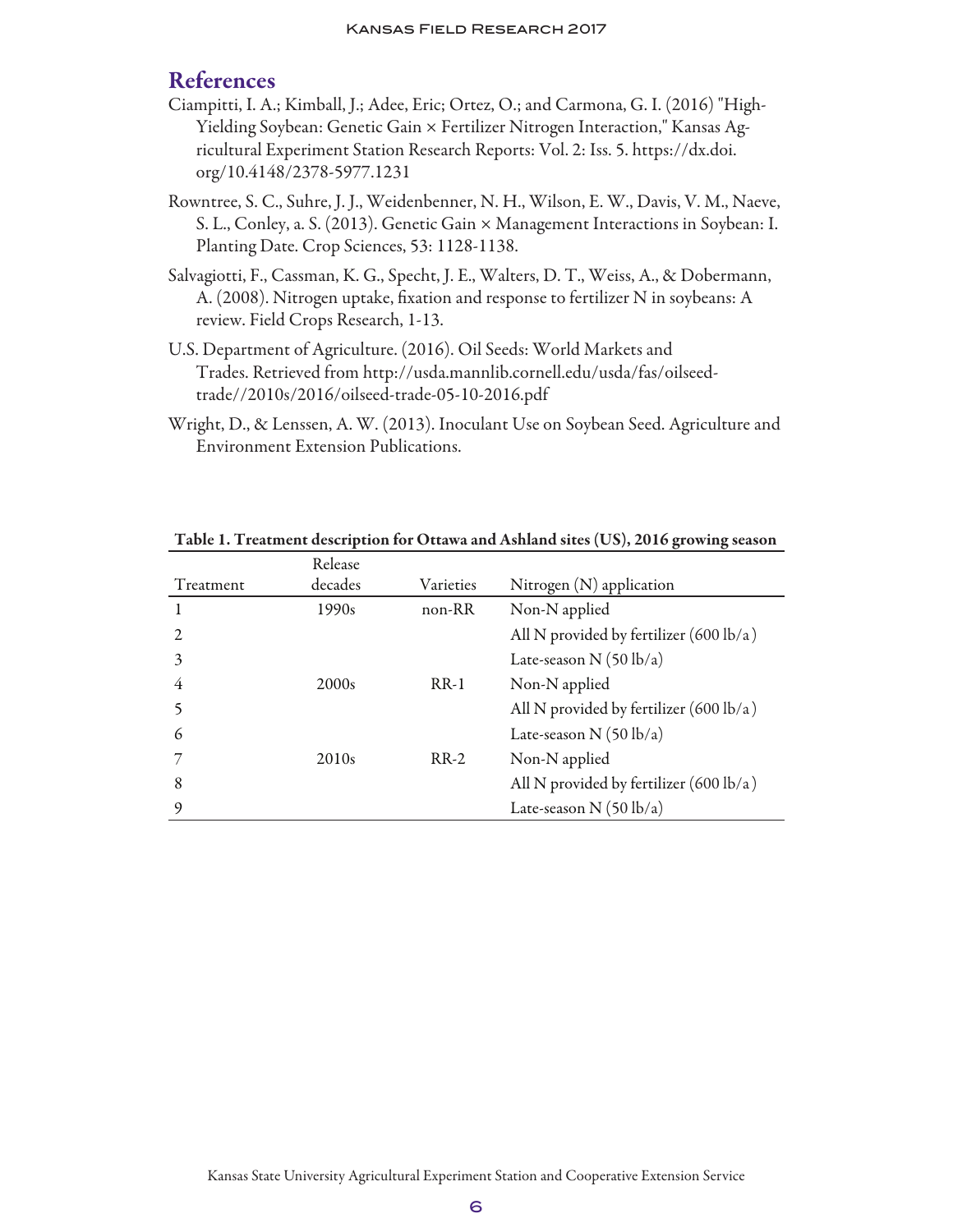|                       | Location and soil depth |        |           |           |  |  |
|-----------------------|-------------------------|--------|-----------|-----------|--|--|
|                       | Ashland                 |        |           |           |  |  |
|                       | <b>Bottoms</b>          | Ottawa | Rossville | Argentina |  |  |
| Soil parameters       | 6 in.                   | 6 in.  | 6 in.     | 8 in.     |  |  |
| pH                    | 6.7                     | 5.7    | 6.9       | 5.55      |  |  |
| Mehlich $P$ (ppm)     | 22                      | 14     | 21        | 12        |  |  |
| $CEC$ (meq/100g)      | 9                       | 18.5   | 11        |           |  |  |
| Organic matter $(\%)$ | 1.5                     | 4.3    | 2.17      | 2.14      |  |  |
| Potassium (ppm)       | 181                     | 80     | 153       |           |  |  |
| Calcium (ppm)         | 1599                    | 2665   | 2074      |           |  |  |
| Magnesium (ppm)       | 179                     | 393    | 202       |           |  |  |
| $N-NO_3(ppm)^*$       | 2.5                     | 5      | 3         | 6.3       |  |  |

| Table 2. Pre-plant soil characterization at 6- and 24-inch depth for Ottawa, Ashland |
|--------------------------------------------------------------------------------------|
| Bottoms, and Rossville, US sites; and 8-inch depth for Oliveros, ARG                 |

 $^*$  Nitrate concentration (N-NO<sub>3</sub> ppm): all 3 US locations samples were taken at 24-inch depth.

Table 3. Final stand counts per repetition block and seeding rate for Ottawa, Ashland Bottoms, and Rossville, US sites, and Oliveros, ARG, during the 2016 growing season

|                 | Repetitions ( $\times$ 1,000 plants/a) |     |     |     |     |          | Seeding rate                 |
|-----------------|----------------------------------------|-----|-----|-----|-----|----------|------------------------------|
| Field sites     |                                        |     |     | 4   |     | $\sigma$ | $(x 1,000 \text{ plants/a})$ |
| Ottawa          | 94                                     | 94  | 93  | 97  | 82  | 81       | 140                          |
| Ashland Bottoms | 104                                    | 112 | 97  | 111 | 88  | 119      | 180                          |
| Rossville       | 67                                     |     | 72  |     | 68  |          | 103                          |
| Oliveros        | 120                                    |     | 126 |     | 120 |          | 146                          |



Figure 1. Map of the state of Kansas and Argentina identifying the four studies conducted during the 2016 season: Ottawa, Ashland, Rossville (US), and Oliveros (ARG).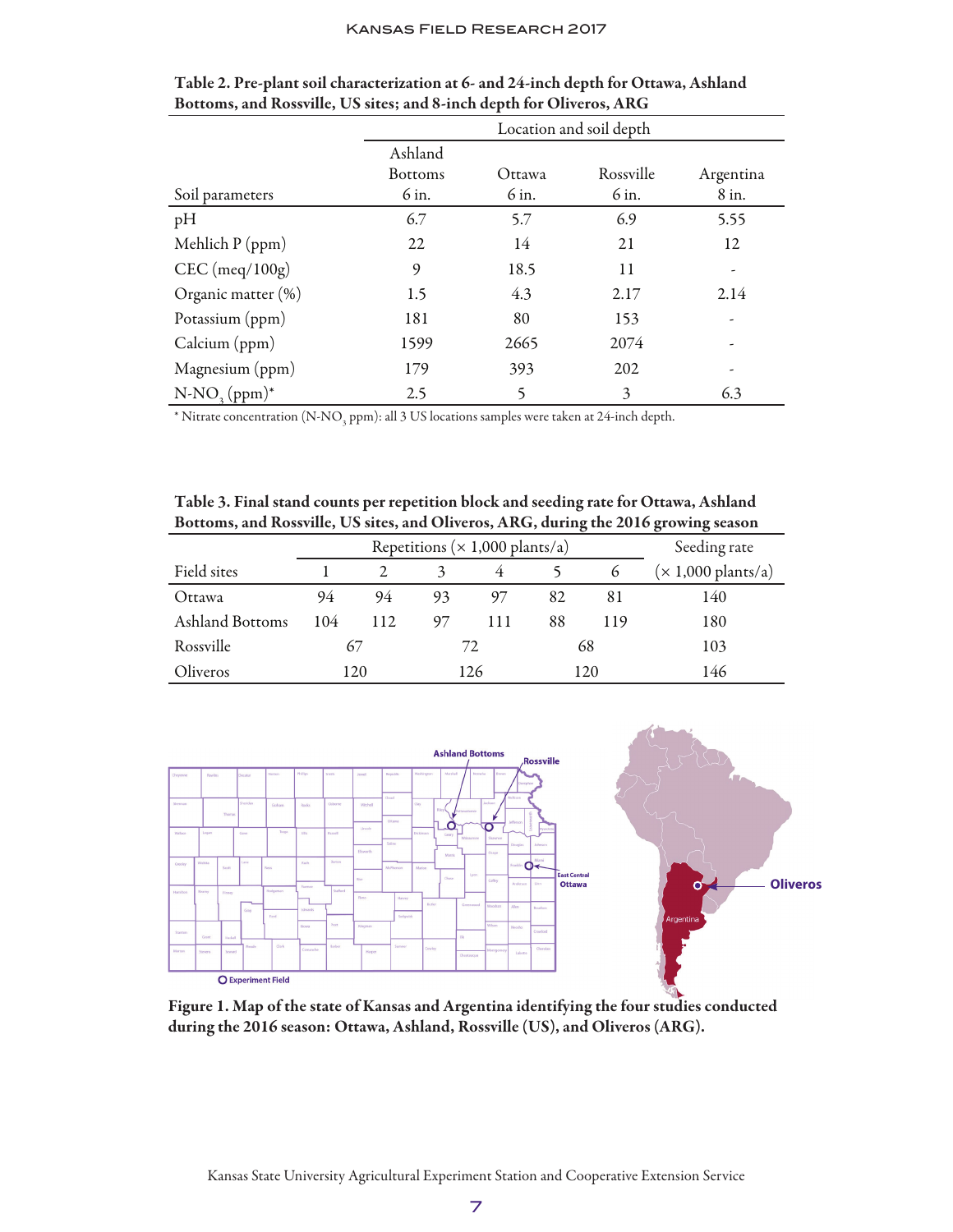

Figure 2. Daily precipitation, from January to December, (left panels) and seasonal minimum and maximum temperatures (right panels) for the 2016 growing season at Ottawa, Ashland Bottoms, and Rossville (US locations).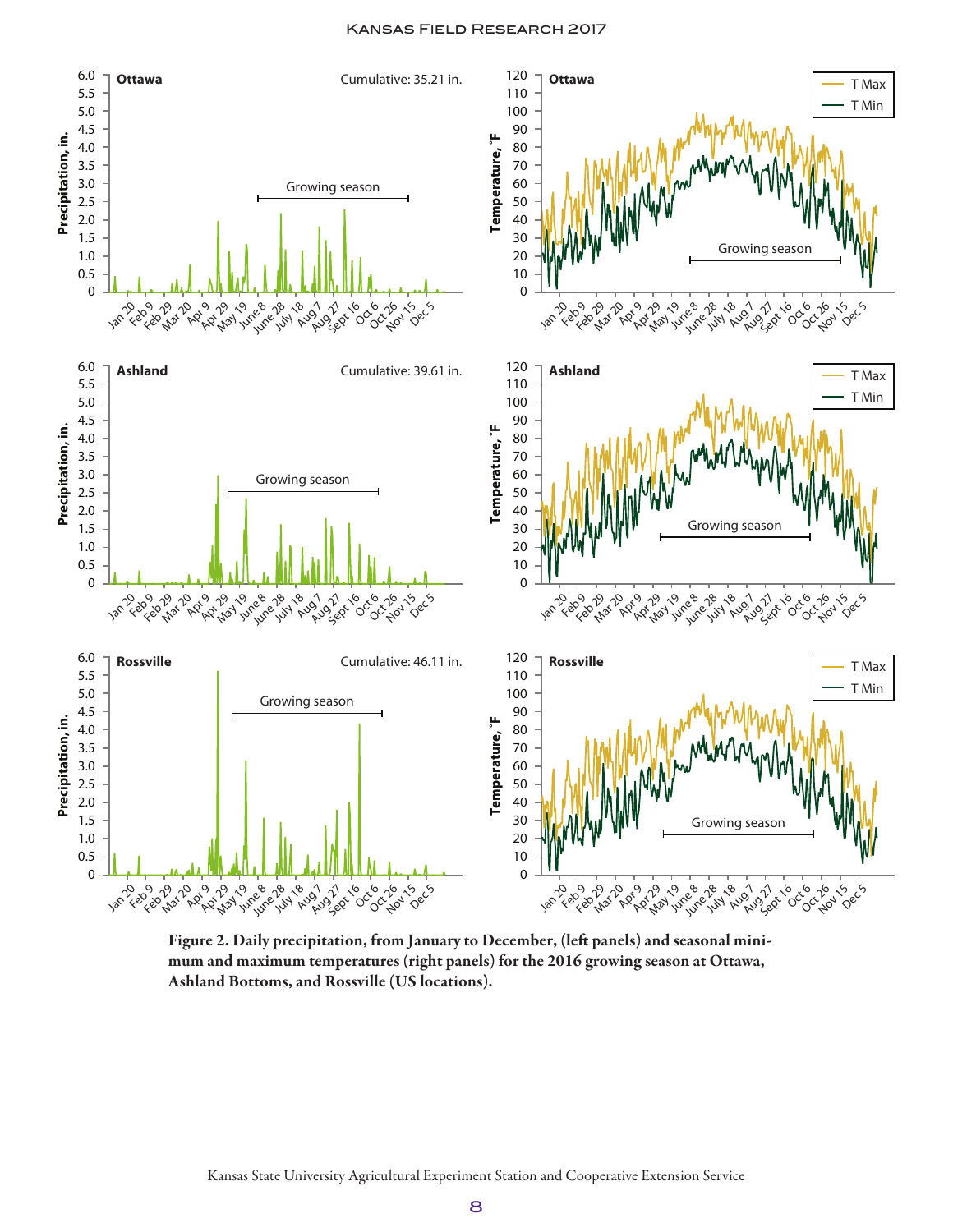

Figure 3. Per-plant nodule number affected by soybean genotype and nitrogen interaction at Ottawa (top) and Ashland Bottoms (bottom) sites, US, at V4 stage during the 2016 growing season.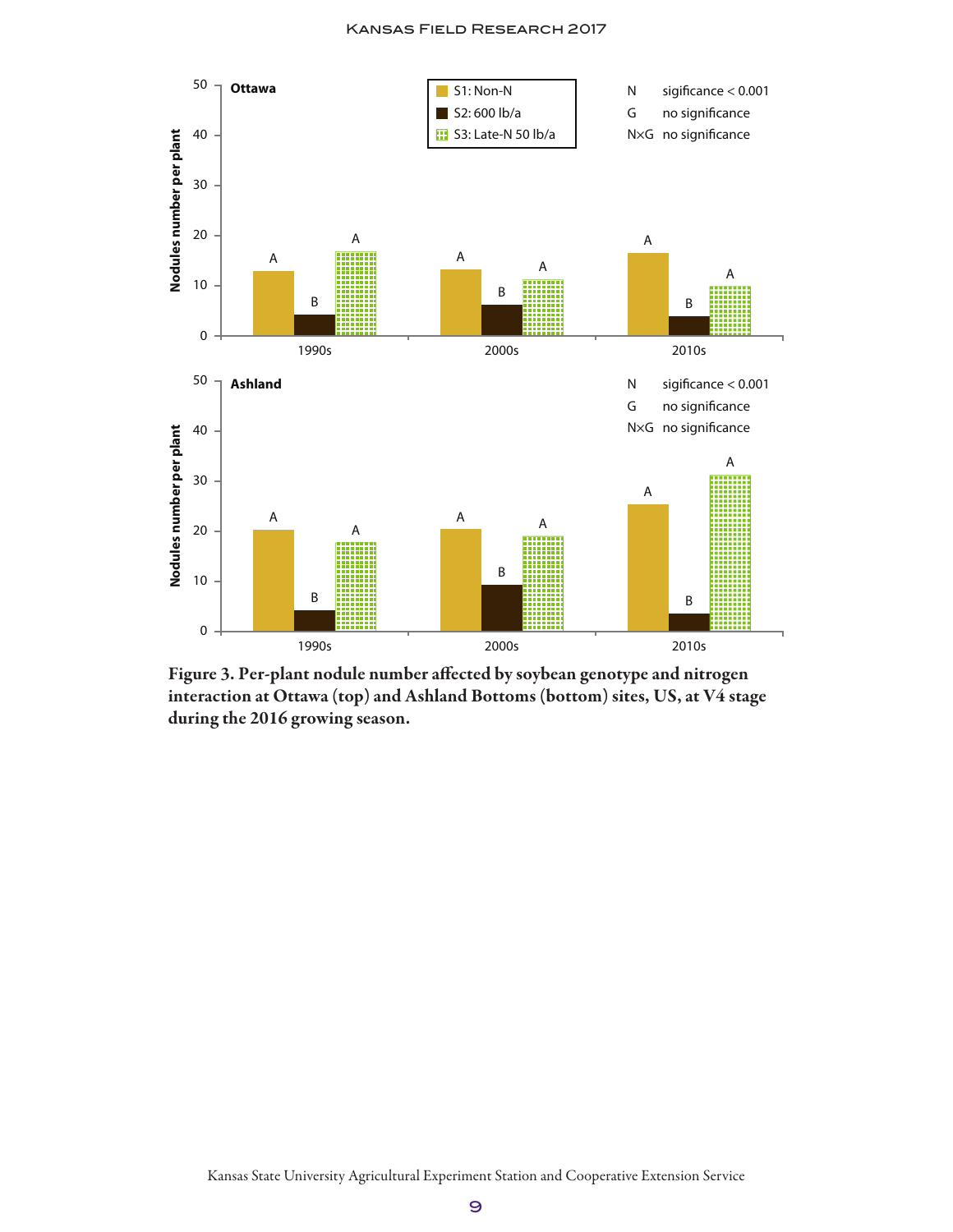

Figure 4. Genetic improvement for soybean genotypes presented in relative yields (%) for four release decades at Rossville, US, and Oliveros, ARG, during the 2016 growing season.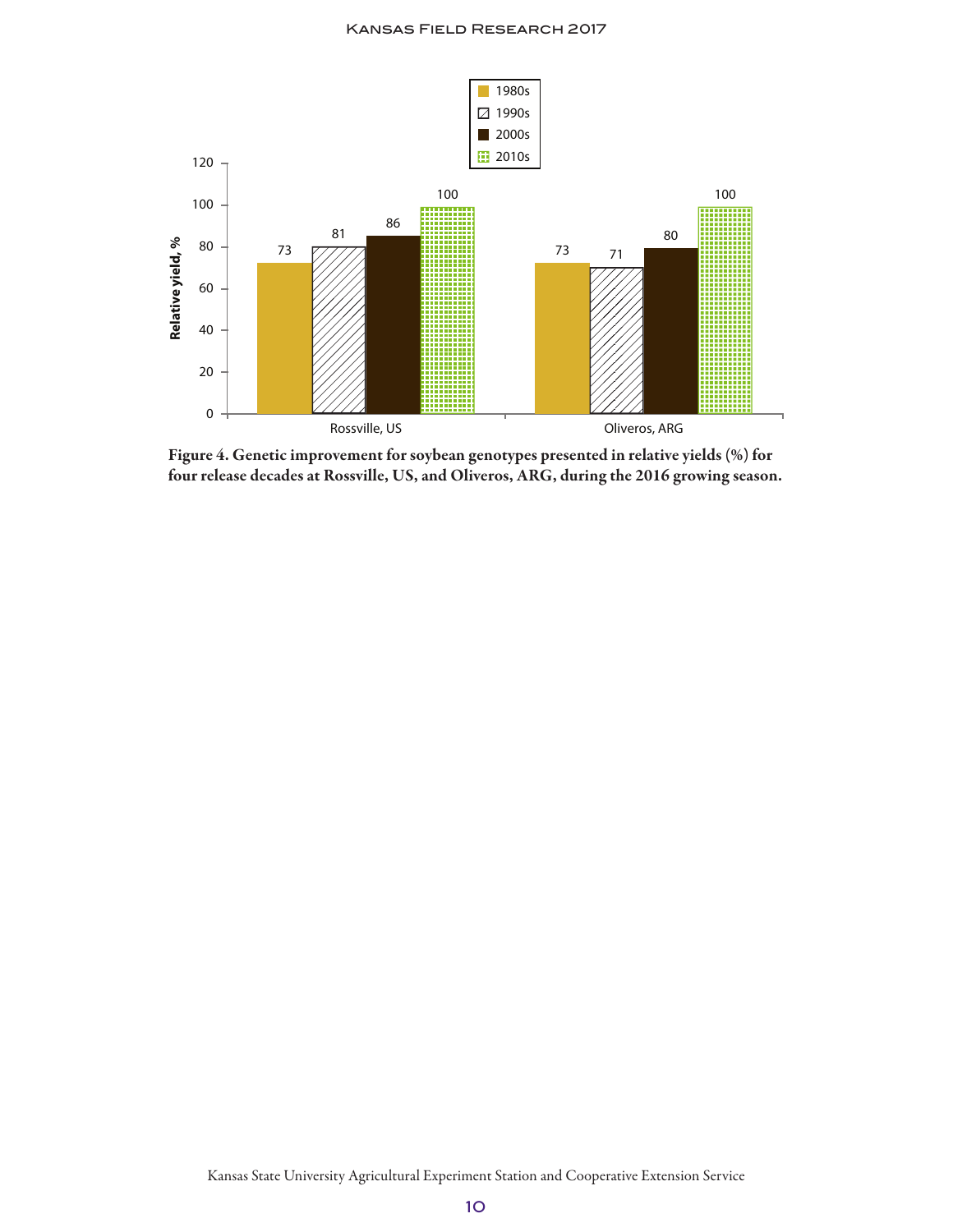

Figure 5. Seed yield for soybean genotypes with different nitrogen fertilization strategies at Rossville, US (top), and Oliveros, ARG (bottom), during the 2016 growing season.